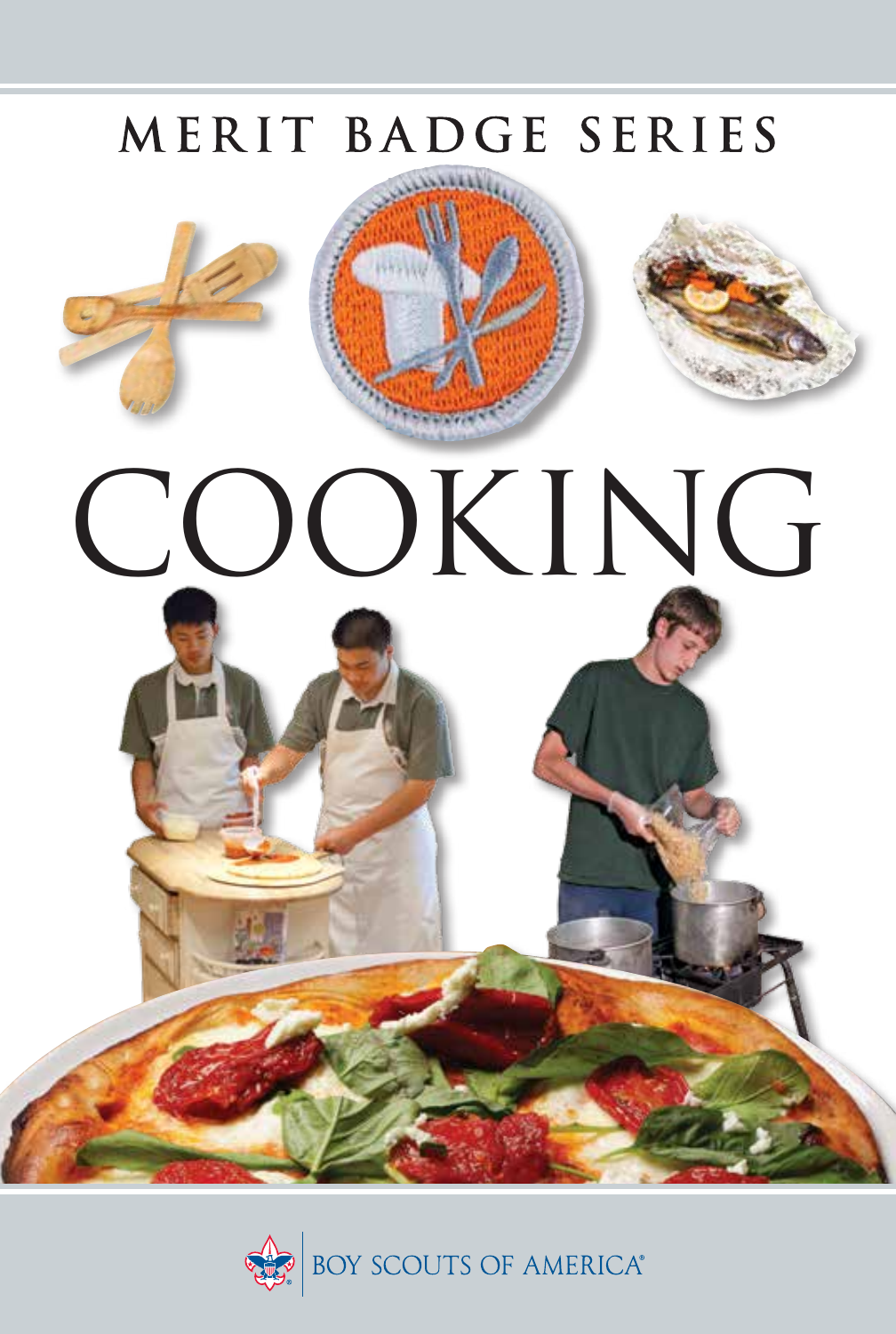**BOY SCOUTS OF AMERICA MERIT BADGE SERIES**

# **COOKING**



*"Enhancing our youths' competitive edge through merit badges"*

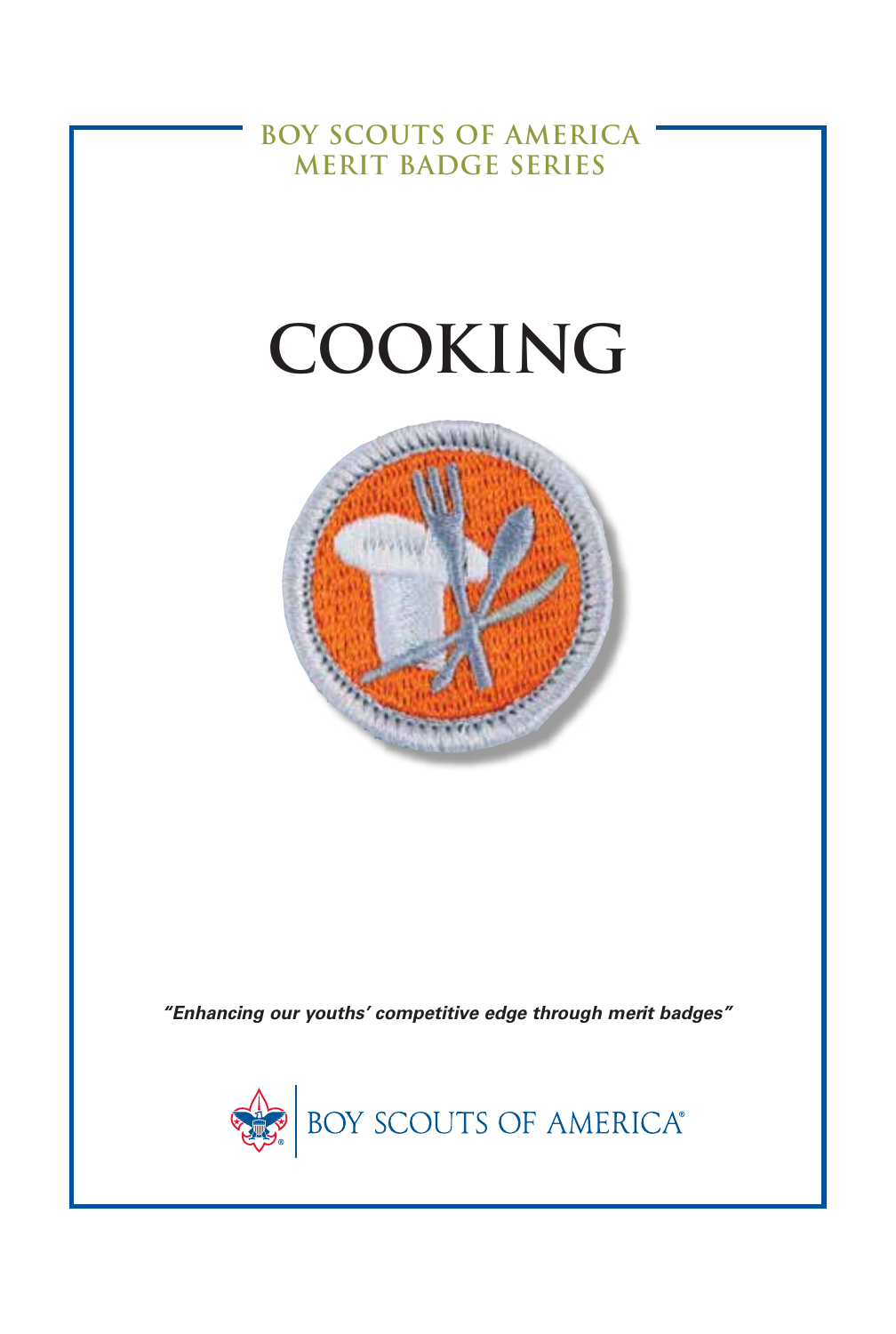# Requirements

#### 1. **Health and safety.** Do the following:

- a. Explain to your counselor the most likely hazards you may encounter while participating in cooking activities and what you should do to anticipate, help prevent, mitigate, and respond to these hazards.
- b. Show that you know first aid for and how to prevent injuries or illnesses that could occur while preparing meals and eating, including burns and scalds, cuts, choking, and allergic reactions.
- c. Describe how meat, fish, chicken, eggs, dairy products, and fresh vegetables should be stored, transported, and properly prepared for cooking. Explain how to prevent cross-contamination.
- d. Discuss with your counselor food allergies, food intolerance, and food-related illnesses and diseases. Explain why someone who handles or prepares food needs to be aware of these concerns.
- e. Discuss with your counselor why reading food labels is important. Explain how to identify common allergens such as peanuts, tree nuts, milk, eggs, wheat, soy, and shellfish.
- 2. **Nutrition.** Do the following:
	- a. Using the MyPlate food guide or the current USDA nutrition model, give five examples for EACH of the following food groups, the recommended number of daily servings, and the recommended serving size:

| $(1)$ Fruits | $(3)$ Grains | $(5)$ Dairy |
|--------------|--------------|-------------|
|              |              |             |

- (2) Vegetables (4) Proteins
- b. Explain why you should limit your intake of oils and sugars.
- c. Determine your daily level of activity and your caloric need based on your activity level. Then, based on the MyPlate food guide, discuss with your counselor an appropriate meal plan for yourself for one day.
- d. Discuss your current eating habits with your counselor and what you can do to eat healthier, based on the MyPlate food guide.
- e. Discuss the following food label terms: calorie, fat, saturated fat, trans fat, cholesterol, sodium, carbohydrate, dietary fiber, sugar, protein. Explain how to calculate total carbohydrates and nutritional values for two servings, based on the serving size specified on the label.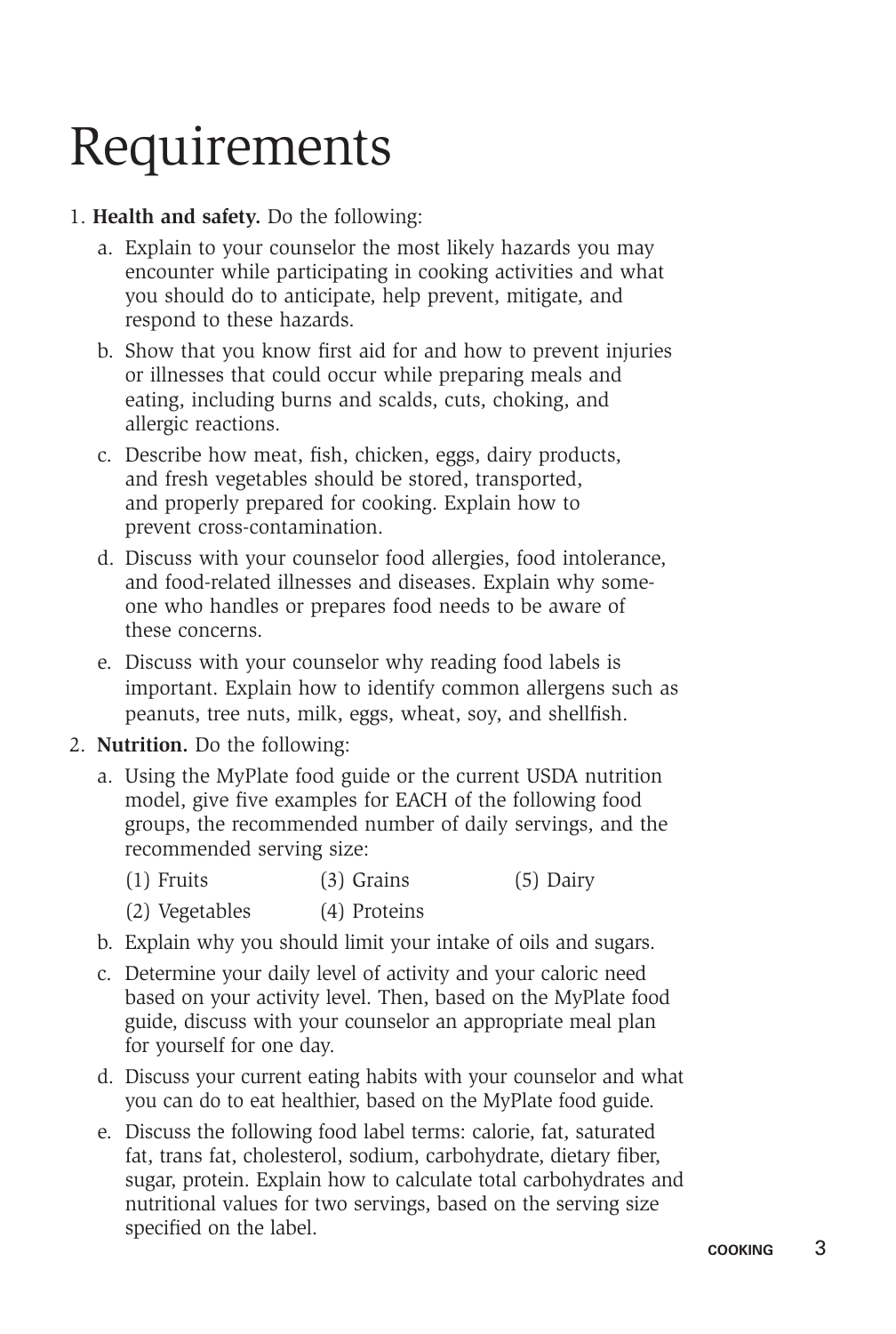- 3. **Cooking basics.** Do the following:
	- a. Discuss EACH of the following cooking methods. For each one, describe the equipment needed, how temperature control is maintained, and name at least one food that can be cooked using that method: baking, boiling, broiling, pan frying, simmering, steaming, microwaving, grilling, foil cooking, and use of a Dutch oven.
	- b. Discuss the benefits of using a camp stove on an outing vs. a charcoal or wood fire.
	- c. Describe for your counselor how to manage your time when preparing a meal, so components for each course are ready to serve at the correct time.

**Note:** The meals prepared for Cooking merit badge requirements 4, 5, and 6 will count only toward fulfilling those requirements and will not count toward rank advancement or other merit badges. Meals prepared for rank advancement or other merit badges may not count toward the Cooking merit badge. You must not repeat any menus for meals actually prepared or cooked in requirements 4, 5, and 6.

- 4. **Cooking at home.** Using the MyPlate food guide or the current USDA nutrition model, plan menus for three full days of meals (three breakfasts, three lunches, and three dinners) plus one dessert. Your menus should include enough to feed yourself and at least one adult, keeping in mind any special needs (such as food allergies) and how you kept your foods safe and free from cross-contamination. List the equipment and utensils needed to prepare and serve these meals. Then do the following:
	- a. Create a shopping list for your meals showing the amount of food needed to prepare and serve each meal, and the cost for each meal.
	- b. Share and discuss your meal plan and shopping list with your counselor.
	- c. Using at least five of the 10 cooking methods from requirement 3, prepare and serve yourself and at least one adult (parent, family member, guardian, or other responsible adult) one breakfast, one lunch, one dinner, and one dessert from the meals you planned.\*
	- d. Time your cooking to have each meal ready to serve at the proper time. Have an adult verify the preparation of the meal to your counselor.

<sup>\*</sup>The meals for requirement 4 may be prepared on different days, and they need not be prepared consecutively. The requirement calls for Scouts to plan, prepare, and serve one breakfast, one lunch, and one dinner to at least one adult; those served need not be the same for all meals.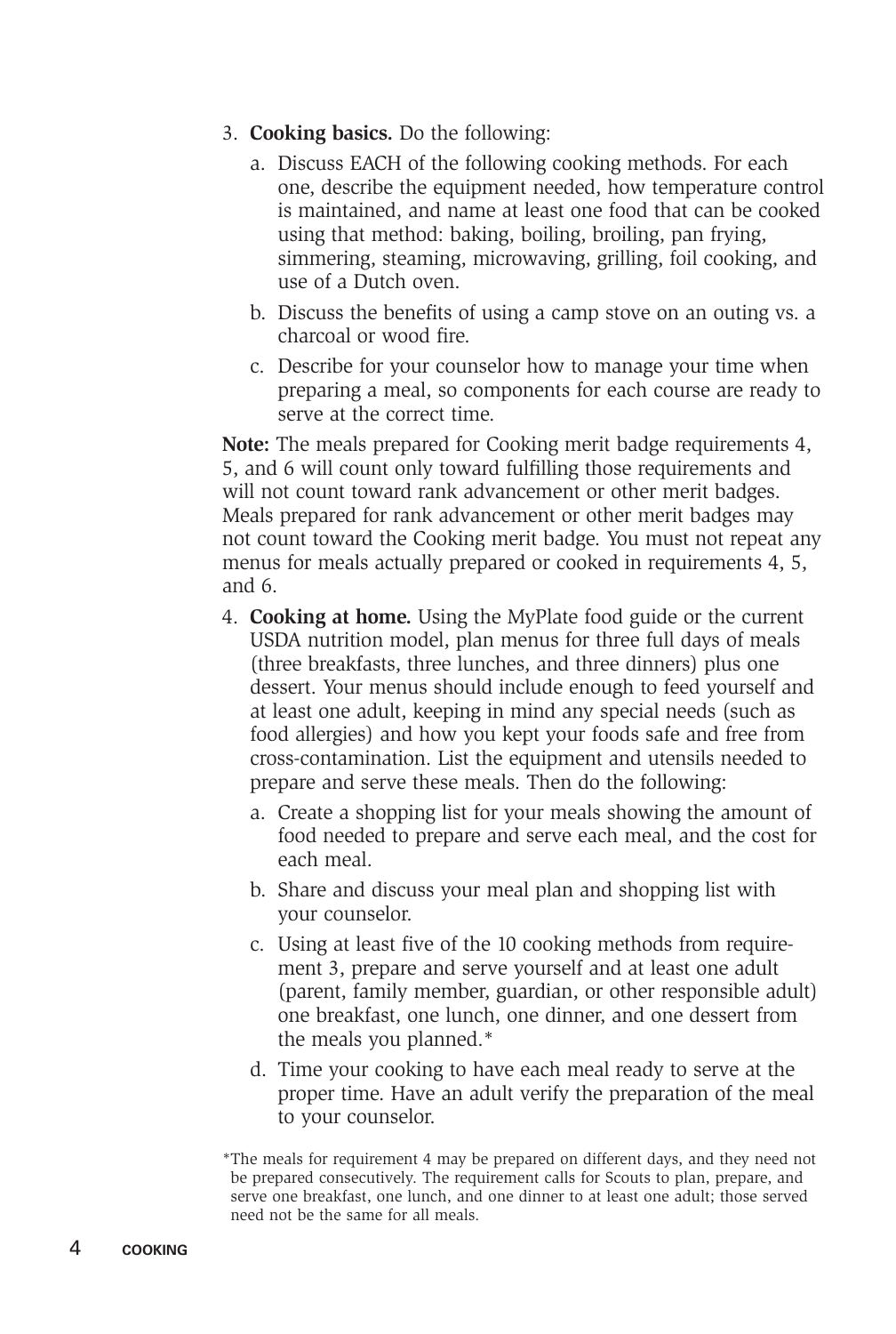e. After each meal, ask a person you served to evaluate the meal on presentation and taste, then evaluate your own meal. Discuss what you learned with your counselor, including any adjustments that could have improved or enhanced your meals. Tell how planning and preparation help ensure a successful meal.

#### 5. **Camp cooking.** Do the following:

- a. Using the MyPlate food guide or the current USDA nutrition model, plan five meals for your patrol (or a similar size group of up to eight youth, including you) for a camping trip. Your menus should include enough food for each person, keeping in mind any special needs (such as food allergies) and how you keep your foods safe and free from cross-contamination. These five meals must include at least one breakfast, one lunch, one dinner, AND at least one snack OR one dessert. List the equipment and utensils needed to prepare and serve these meals.
- b. Create a shopping list for your meals showing the amount of food needed to prepare and serve each meal, and the cost for each meal.
- c. Share and discuss your meal plan and shopping list with your counselor.
- d. In the outdoors, using your menu plans for this requirement, cook two of the five meals you planned using either a lightweight stove or a low-impact fire. Use a different cooking method from requirement 3 for each meal. You must also cook a third meal using either a Dutch oven OR a foil pack OR kabobs. Serve all of these meals to your patrol or a group of youth.\*\*
- e. In the outdoors, prepare a dessert OR a snack and serve it to your patrol or a group of youth.\*\*
- f. After each meal, have those you served evaluate the meal on presentation and taste, and then evaluate your own meal. Discuss what you learned with your counselor, including any adjustments that could have improved or enhanced your meals. Tell how planning and preparation help ensure successful outdoor cooking.
- g. Explain to your counselor how you cleaned the equipment, utensils, and the cooking site thoroughly after each meal. Explain how you properly disposed of dishwater and of all garbage.
- h. Discuss how you followed the Outdoor Code and no-trace principles when preparing your meals.

<sup>\*\*</sup>Where local regulations do not allow you to build a fire, the counselor may adjust the requirement to meet the law. The meals in requirements 5 and 6 may be prepared for different trips and need not be prepared consecutively. Scouts working on this badge in summer camp should take into consideration foods that can be obtained at the camp commissary.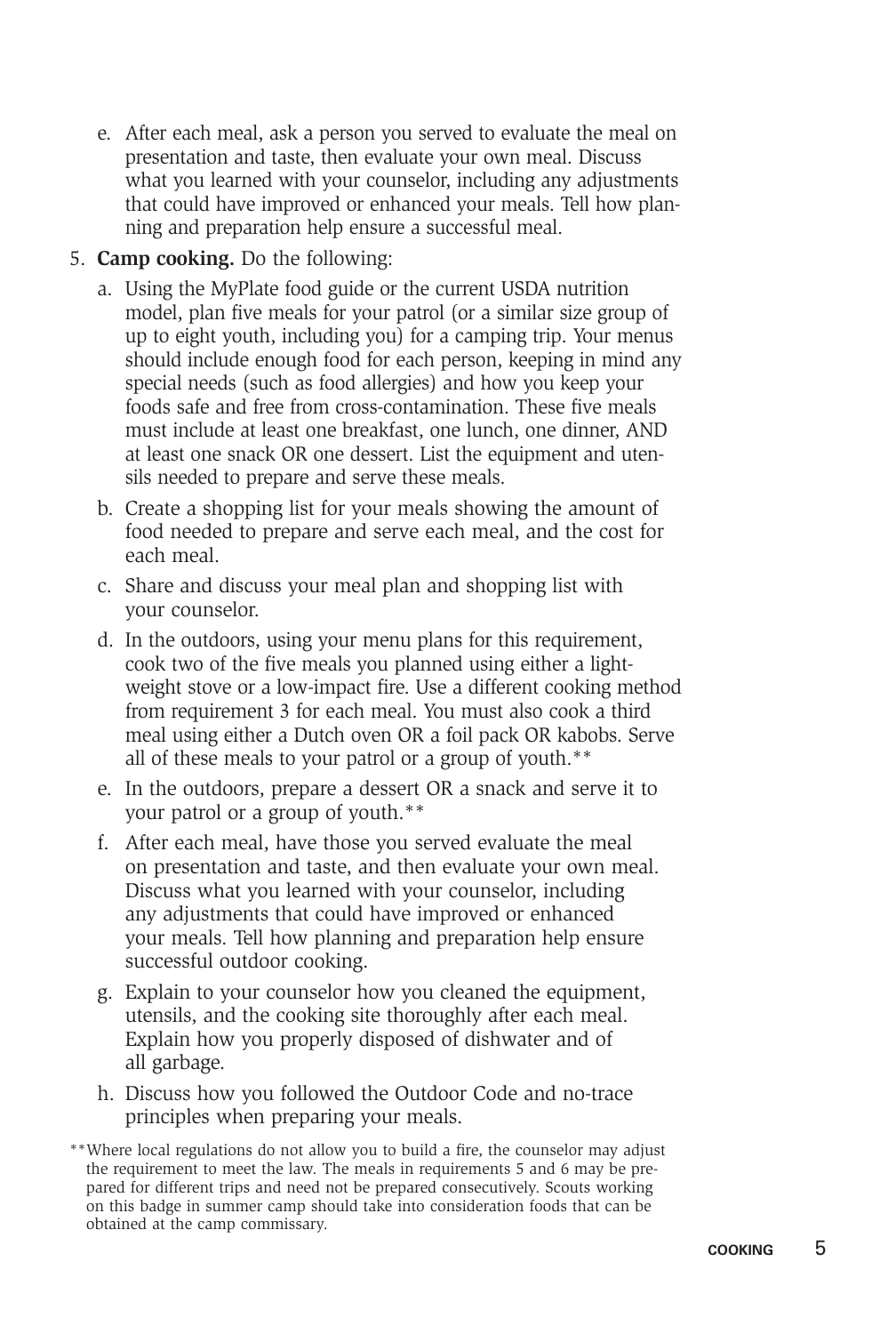- 6. **Trail and backpacking meals.** Do the following:
	- a. Using the MyPlate food guide or the current USDA nutrition model, plan a menu for trail hiking or backpacking that includes one breakfast, one lunch, one dinner, and one snack. These meals must not require refrigeration and are to be consumed by three to five people (including you). Be sure to keep in mind any special needs (such as food allergies) and how you will keep your foods safe and free from cross-contamination. List the equipment and utensils needed to prepare and serve these meals.
	- b. Create a shopping list for your meals, showing the amount of food needed to prepare and serve each meal, and the cost for each meal.
	- c. Share and discuss your meal plan and shopping list with your counselor. Your plan must include how to repackage foods for your hike or backpacking trip to eliminate as much bulk, weight, and garbage as possible.
	- d. While on a trail hike or backpacking trip, prepare and serve two meals and a snack from the menu planned for this requirement. At least one of those meals must be cooked over a fire, or an approved trail stove (with proper supervision).\*\*
	- e. After each meal, have those you served evaluate the meal on presentation and taste, then evaluate your own meal. Discuss what you learned with your counselor, including any adjustments that could have improved or enhanced your meals. Tell how planning and preparation help ensure successful trail hiking or backpacking meals.
	- f. Discuss how you followed the Outdoor Code and no-trace principles during your outing. Explain to your counselor how you cleaned any equipment, utensils, and the cooking site after each meal. Explain how you properly disposed of any dishwater and packed out all garbage.
- 7. **Food-related careers.** Find out about three career opportunities in cooking. Select one and find out the education, training, and experience required for this profession. Discuss this with your counselor, and explain why this profession might interest you.

<sup>\*\*</sup>Where local regulations do not allow you to build a fire, the counselor may adjust the requirement to meet the law. The meals in requirements 5 and 6 may be prepared for different trips and need not be prepared consecutively. Scouts working on this badge in summer camp should take into consideration foods that can be obtained at the camp commissary.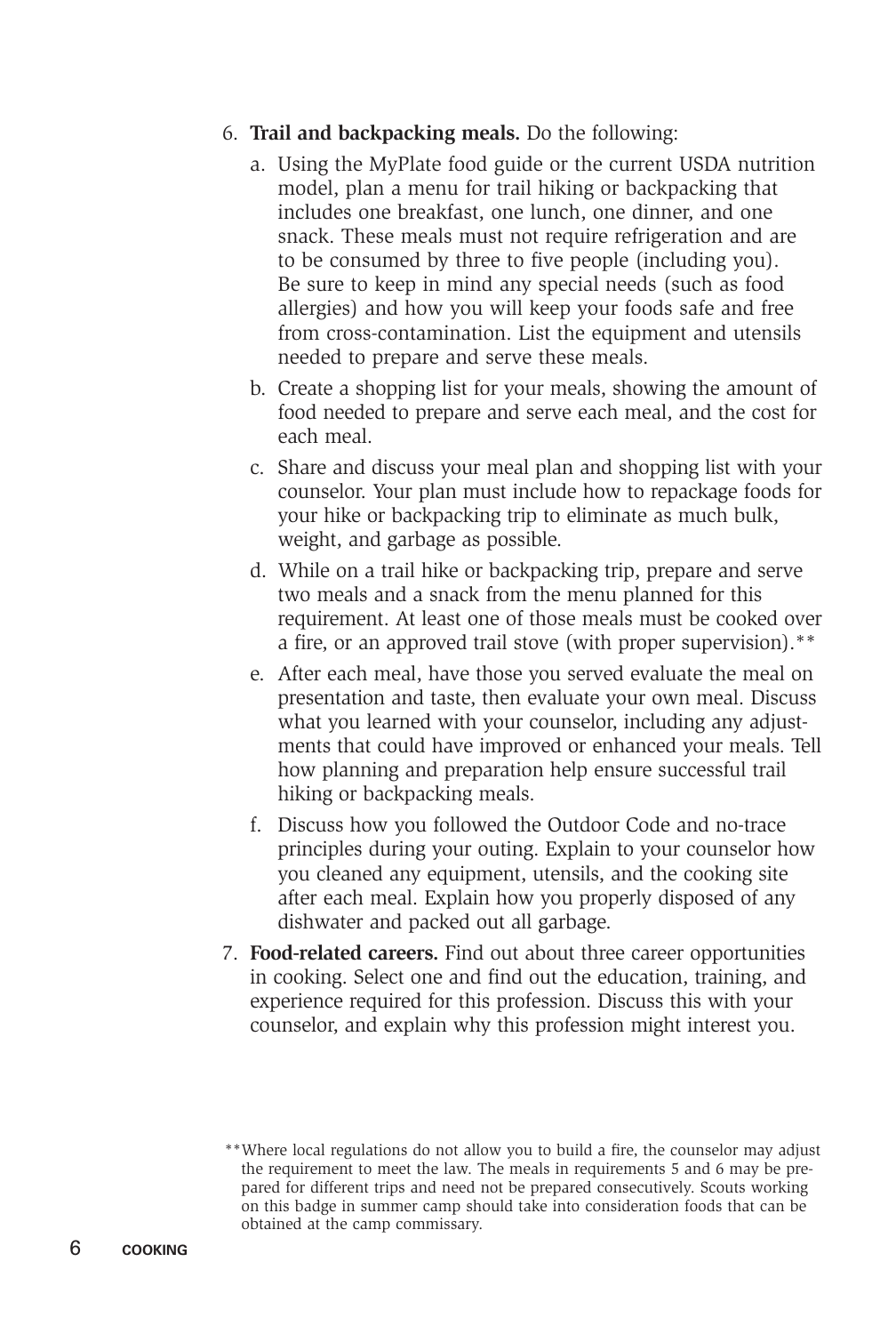# Resources for Cooking

### **Scouting Literature**

*Boy Scout Handbook; Fieldbook; Basic Illustrated Cooking Outdoors; Cooking the Dutch Oven Way; The One Pan Gourmet; The Outdoor Dutch Oven Cookbook; Edible Wild Plants* pocket guide; *Backpacking, Camping, Fire Safety, First Aid,* and *Public Health* merit badge pamphlets

Visit the Boy Scouts of America's official retail website at [http://www.scoutstuff.org.](http://)

#### **Books**

- Conners, Tim, and Christine Conners. *The Scout's Backpacking Cookbook.* Globe Pequot Press, 2012.
- Eddy, Jackie, and Eleanor Clark. *The Absolute Beginner's Cookbook: Or How Long Do I Cook a Three-Minute Egg?,* 3rd ed. Clarkson Potter, 2002.
- General Mills. *Betty Crocker Kids Cook!* Wiley Publishing, 2007.
- Hodgman, Ann. *One Bite Won't Kill You.* Houghton Mifflin Co., 1999.
- Miller, Dorcus S. *Backcountry Cooking: From Pack to Plate in 10 Minutes*. Mountaineers Books, 1998.

*New Junior Cookbook.* Better Homes and Gardens, 2012.

Siegel, Helene, and Karen Gillingham. *Totally Camping Cookbook.* Ten Speed Press, 1996.

## **Periodicals**

Before you subscribe to a magazine, check out a copy at your local library or a nearby bookstore. Here are a few that may interest you: *Bon Appétit, Cook's Illustrated, Eating Well, Southern Living, Taste of Home, Vegetarian Times.*

### **Organizations and Websites**

**American Diabetes Association** Toll-free telephone: 800-342-2383 Website: <http://www.diabetes.org>

#### **American Heart Association** Website:

<http://www.deliciousdecisions.org>

#### **Centers for Disease Control and Prevention**

Website: http://www.cdc.gov

**ChooseMyPlate** Website: http://www.choosemyplate.gov

**Cooking Schools** Website: http://www.cooking-schools.us

#### **Culinary Institute of America** Toll-free telephone: 800-CULINARY Website: http://www.ciachef.edu

**Exploratorium**

Website: http://www.exploratorium. edu/cooking